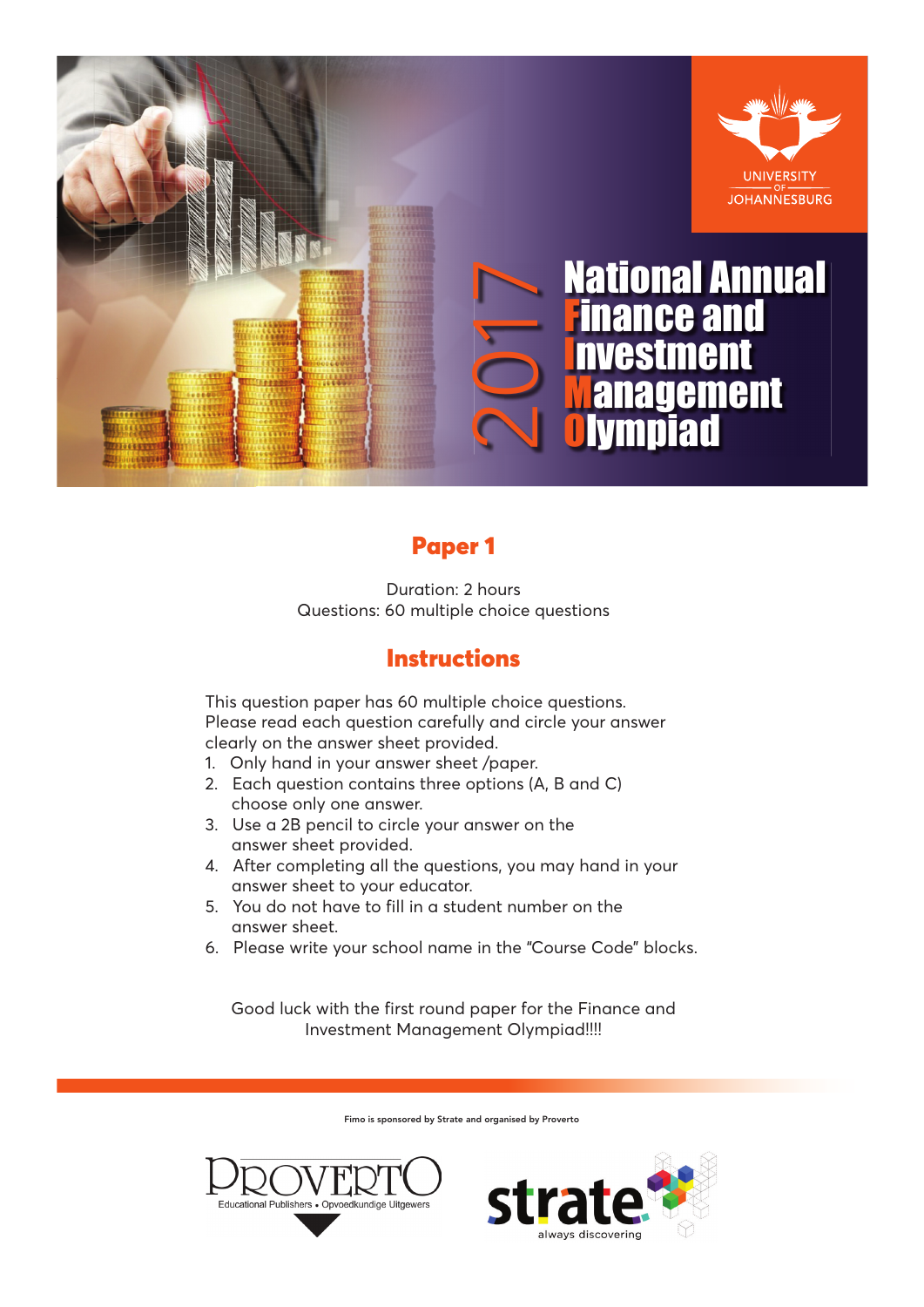- 1. Which one of the following is NOT a component of the Code of Ethics?
	- a. Confidentiality
	- b. Integrity and Objectivity
	- c. Professional Competence and Due Diligence
- 2. With regards to the Standards of Professional Conduct, Standard 1 Professionalism, Sponsors and Executives must…
	- a. not engage in any conduct involving dishonesty and fraud
	- b. knowingly make any misrepresentations
	- c. know and comply with only financial laws, rules, regulations and codes
- 3. With regards to the disclosure of Conflict, Sponsors and Executives must make full and fair disclosure…
	- a. to their employer and the JSE only
	- b. of matters that might reasonably be expected to impair their independence and not objectivity
	- c. of issues that create conflict with their obligations to their current clients or prospective clients
- 4. With regards to the Standards of Professional Conduct, Standard 3 Duties to Clients, Sponsors and Executives must keep confidential all and any information pertaining to existing, former and prospective clients, unless:
	- a. The information relates to legal activity on the part of the existing, former or prospective client
	- b. Disclosure of the information is not required by law or in terms of the Listings Requirements
	- c. the existing, former or prospective client consents to the disclosure of the information
- 5. Which one of the following statements about liquidity is false?
	- a. Liquidity is also known as marketability and disposableness
	- b. Liquidity refers to the ability to trade a security with ease
	- c. Liquidity enables investors to rapidly adjust their portfolios in terms of size, risk, return, liquidity and maturity
- 6. Which one of the following is an economic function of secondary markets?
	- a. Liquidity and investment returns
	- b. Branch of primary market
	- c. Implementation of monetary policy
- 7. Which one of the following statements about volatility is most correct?
	- a. Financial assets can be extremely volatile
	- b. Investment risk is broadly defined as volatility in asset prices
	- c. Volatility in asset prices is measured in terms of changes market prices and rates.
- 8. Which one of the following is not an essential element of the investment environment?
	- a. Budget deficit
	- b. Interest rates
	- c. Financial assets
- 9. Which one of the following statements is most correct?
	- a. The primary market is the market for the issue of new securities in order to borrow money for consumption or investment purposes
	- b. The primary market is the market for the issue of new securities, which refers to shares only
	- c. The primary market is the market for the issue of new securities, which refers to bonds only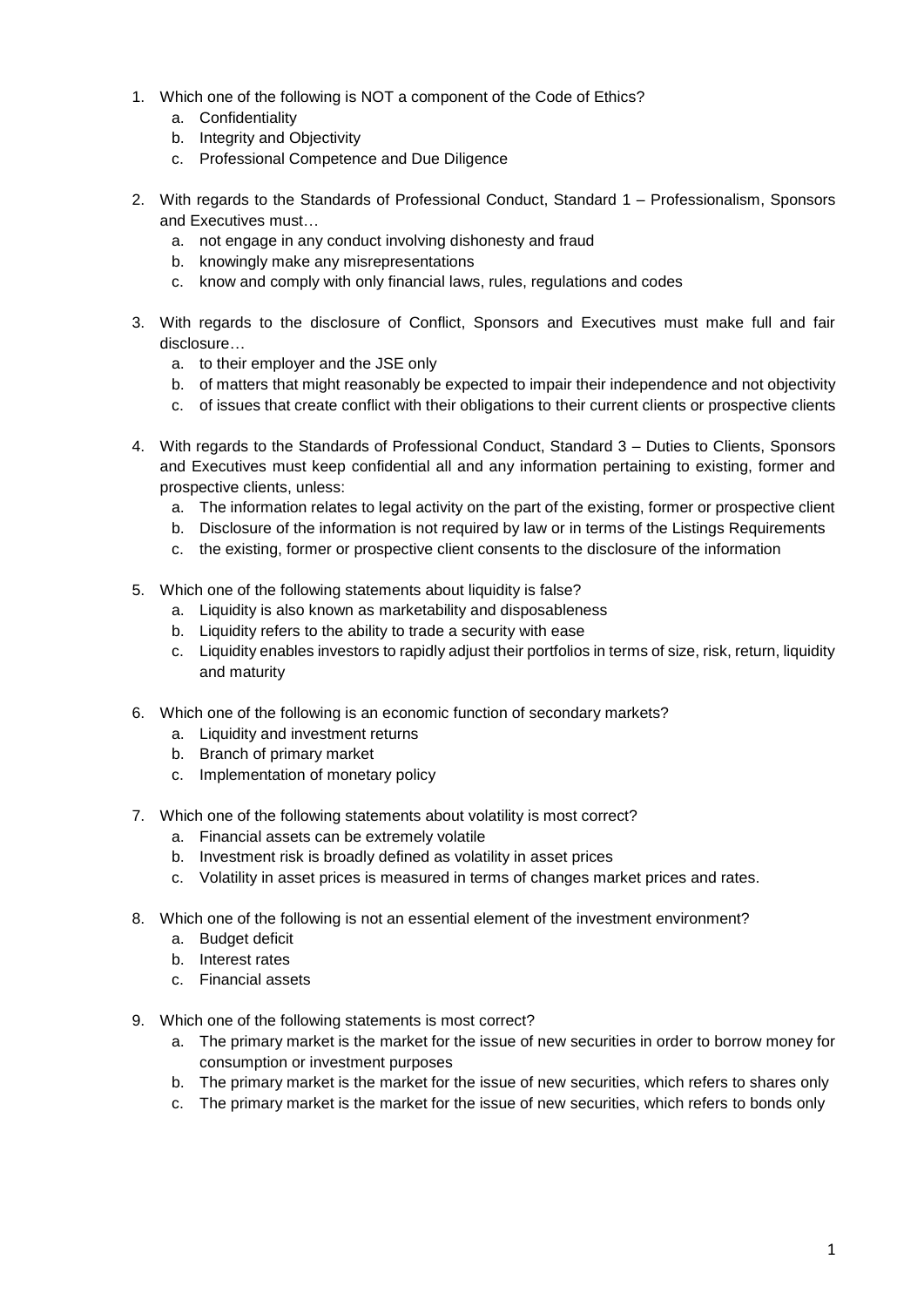- 10. Paul wishes to invest R10 000 for a period of 5 years. Which of the following investments would be best for him?
	- a. 6.7% p.a. simple interest
	- b. 6.5% p.a. compound interest with quarterly rests
	- c. 6% compound interest with daily rests
- 11. Which one of the following statements is false about additional participants who make use of the financial system?
	- a. Brokers and dealers: are members of exchanges that facilitate the trade in financial instruments
	- b. Financial exchanges: allow the broker-dealers to facilitate trading in securities and create the mechanism for clearing and settlement of trades in a risk-minimising manner
	- c. Financial regulators: regulate and supervise only brokers and dealers in the financial system
- 12. In most countries, the largest holders of shares are…
	- a. the retirement funds
	- b. the long-term insurers
	- c. all the above
- 13. Which one of the following statements is false about Price discovery?
	- a. Price discovery is the route through which securities markets arrive at prices for the securities traded
	- b. Price discovery is important because it provides information that influences economic decisions
	- c. Price discovery also provides facts as to the prices that need to be offered on new issues of securities
- 14. Companies not only supply shares to the market, but they are permitted to purchase their own shares and hold them as "treasury stock".
	- a. This statement is false
	- b. This statement is true
	- c. This statement is incomplete
- 15. Only financial intermediaries are allowed to buy and sell shares, bonds and derivatives.
	- a. This statement is false
	- b. This statement is true
	- c. This statement is incomplete
- 16. Harry is the owner of Harry's Hardware, each year he deposits money into a fixed deposit account for one of his employees. How much must Harry deposit be at 12.5% interest for 120 days in order to earn R600.00 interest?
	- a. R14 400
	- b. R14 600
	- c. R7200
- 17. Which one of the following statements is false about Speculators?
	- a. They are also known as arbitrageurs
	- b. Most of them trade intra-day in order to avoid settlement outlays
	- c. They do not contribute to efficient price discovery
- 18. Which one of the following statements is true about the bid-offer spread?
	- a. It represents the cost of trading and this is significant in the creation of liquidity
	- b. If the spread is narrow, the relevant market is said to be illiquid
	- c. If the spread is wide the market is liquid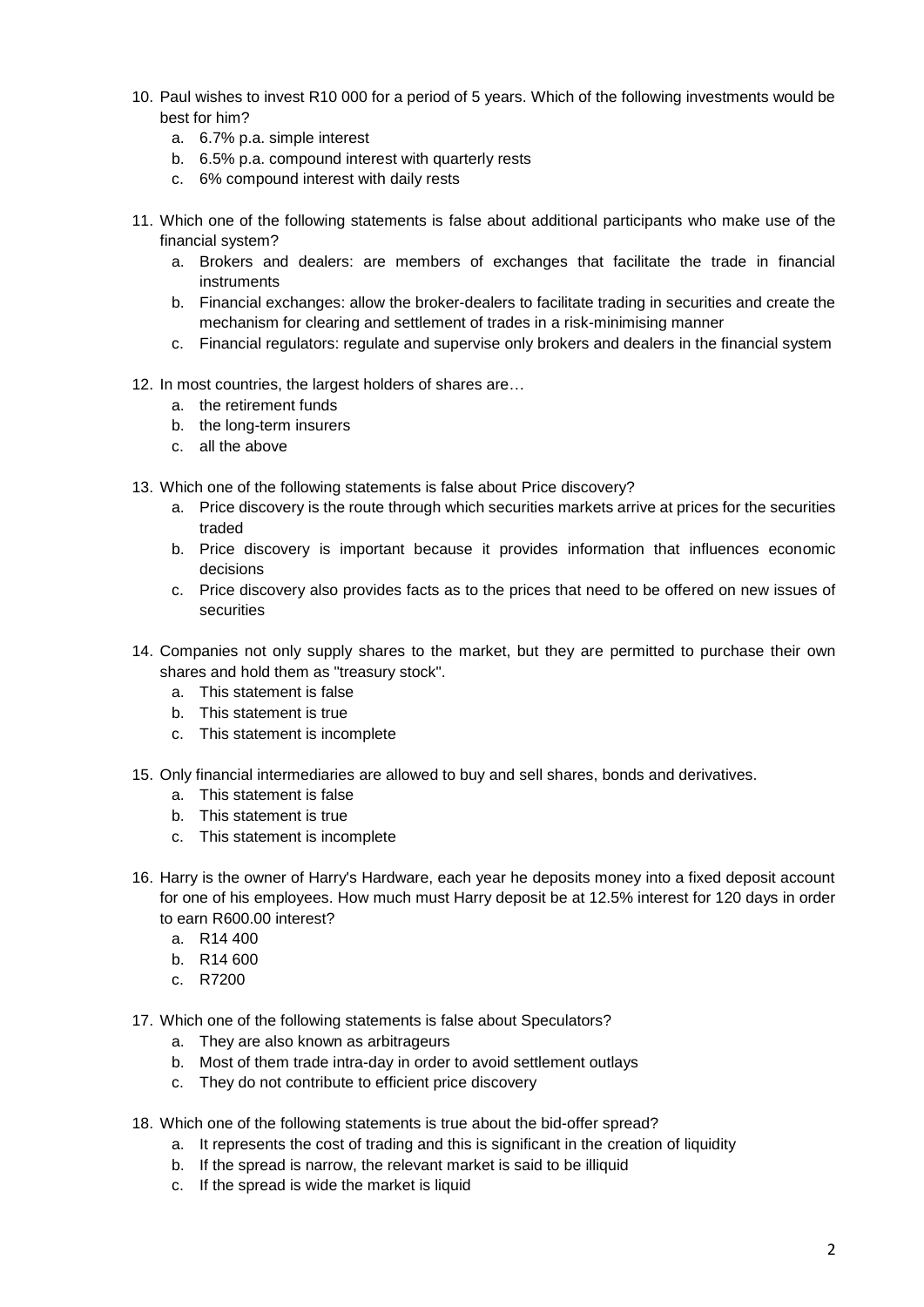- 19. The debt market is made up of…
	- a. the Short-term debt market and Long-term debt market
	- b. the Medium-term debt market only
	- c. the Medium-term debt market and Long-term debt market
- 20. Amount of money today which is equal to series of payments in future, is also known as…
	- a. nominal value of annuity
	- b. present value of annuity
	- c. future value of annuity
- 21. The objective of an investment is to increase the amount of the original investment by...
	- a. earning a periodic cash flow
	- b. making a capital gain
	- c. All the above
- 22. Which one of the following statements about the effective rate is true?
	- a. The effective rate of interest is the actual annual rate of interest taking into account the effect of compounding
	- b. If the bank increases the number of compounding periods, the amount earned on a deposit decreases. This implies that a higher effective interest rate (EIR) is being earned
	- c. If the bank decreases the number of compounding periods, the amount earned on a deposit increases. This implies that a higher effective interest rate (EIR) is being earned
- 23. You are quoted an interest rate of 10% compounded quarterly. What is the effective rate of interest?
	- a. 9%
	- b. 10.4%
	- c. 10%
- 24. Loveness Baloyi plans to put her graduation money into an account and leave it there for 4 years while she goes to college. She receives R750 in graduation money that she puts it into an account that earns 4.25% interest compounded semi-annually. How much will be in Loveness's account at the end of four years?
	- a. R887.40
	- b. R885.86
	- c. R3503.61
- 25. ABC Bank is offering to double your money. They say that if you invest with them at 6% interest compounded quarterly they will double your money. If you invest R1500 in the account, how long will it take to double your money?
	- a. 11.64 years
	- b. -0.23 years
	- c. 1.97 years
- 26. An investor does not earn interest on reinvested interest, what type of interest is the investor receiving?
	- a. He is receiving simple interest
	- b. He is receiving compound interest
	- c. He is receiving general interest
- 27. The foreign exchange market involves which of the following transactions?
	- a. The buying and selling of foreign notes and coins only
	- b. Foreign deposits and investments only
	- c. All the above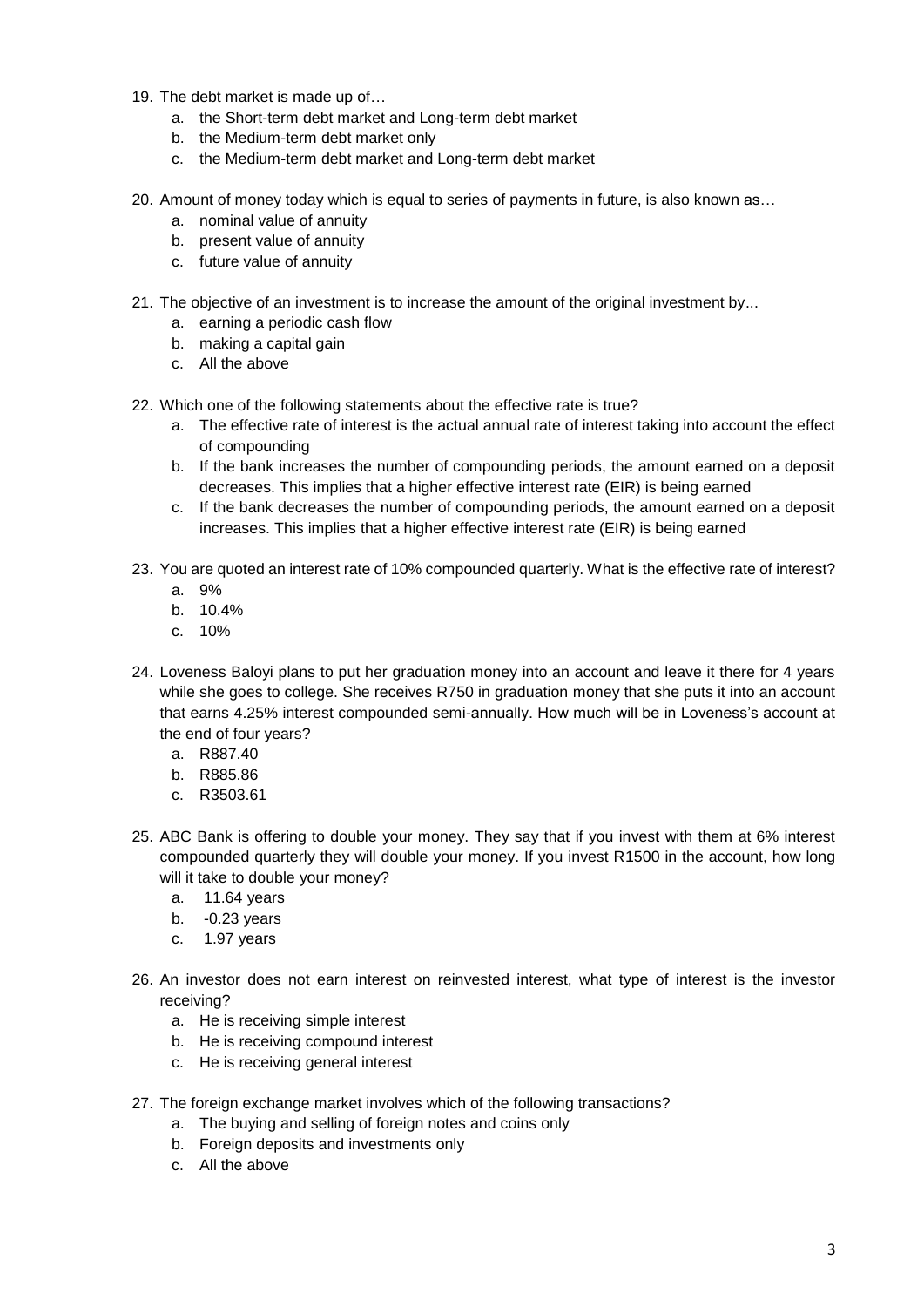- 28. The future value of a dollar that you invest today is:
	- a. more than a dollar today
	- b. equal to a dollar today
	- c. less than a dollar today
- 29. A hedge fund …
	- a. is the same as an Index fund
	- b. is not similar to a pooled fund such a unit trust and a retirement fund.
	- c. has less of the statutory limitations of the other collective investment schemes
- 30. A Put option allows the buyer to…
	- a. sell the underlying asset at a predetermined price on or before the expiry of a specified period
	- b. buy the underlying asset at a predetermined price on or before the expiry of a specified period
	- c. swap payment obligations with another counter-party
- 31. Real investments have many characteristics that differentiate them from financial assets. Which one of the following is not a characteristic of Real Investments?
	- a. Inflation hedge
	- b. Liquid markets
	- c. High transactions costs
- 32. Which of the flowing statements about the risk-free rate is true?
	- a. The RFR is the lowest rate that can be earned with certainty
	- b. The RFR measured using the yield on non-government bond
	- c. The RFR always higher than the risk-premium on any investment
- 33. A 100g packet of chocolate costs R2.50. Assuming inflation averages 2.8% per annum over each of the next 3 years, how much will the chocolate cost in three years?
	- a. R2.64
	- b. R2.87
	- c. R2.95
- 34. You want to buy an ordinary annuity that will pay you R4000 a year for the next 20 years. You expect annual interest rates will be 8 percent over that time period. The maximum price you would be willing to pay for the annuity is closest to…
	- a. R39 272.
	- b. R40 000.
	- c. R80 000.
- 35. Over-the-counter (OTC) market forms are found in…
	- a. Primary markets
	- b. Secondary markets
	- c. Both Primary and secondary markets
- 36. The central bank of South Africa (SARB) does all of the following except…
	- a. set and implement monetary policy
	- b. maintain stability within the industry and protect financial consumers
	- c. manage and govern the financial services sector
- 37. In the event of the liquidation of the company….
	- a. debt stand behind preference shares in the line-up for payment
	- b. ordinary shares stand behind the debt in the line-up for payment in companies
	- c. preference shares stand behind ordinary shares in the line-up for payment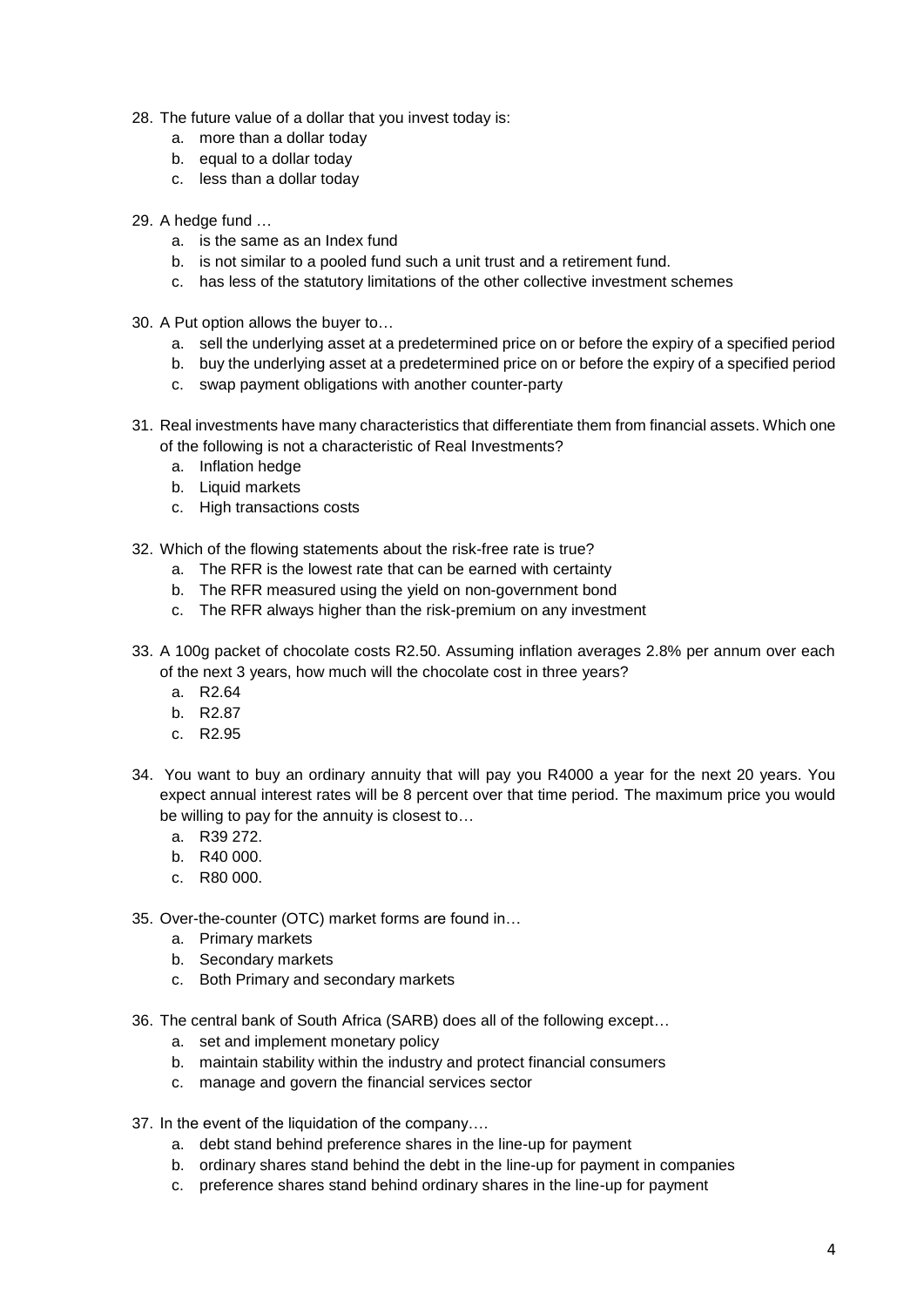- 38. Which of the following is not considered to be a category of commodities?
	- a. Soft Commodities
	- b. Hard Commodities
	- c. Medimum Commodities
- 39. Which of the following is not a type of retirement fund?
	- a. Defined Benefit Fund
	- b. Provident Fund
	- c. Annuity Fund
- 40. Sarah borrows R 5000 from her neighbour at an agreed simple interest rate of 12,5% p.a. She will pay back the loan in one lump sum at the end of 2 years. How much will she have to pay her neighbour?
	- a. R6250
	- b. R5000
	- c. R5625
- 41. The exchange rate between two currencies can be defined as…
	- a. the amount of one currency that must be paid in order to buy one unit of another currency
	- b. the difference between total exports and total imports in a country
	- c. the price at which the sales and purchases of foreign goods take place
- 42. Inflation risk and country risk are examples?
	- a. Inflation risk and country risk are both examples of market risk and security-specific risk
	- b. Inflation risk and country risk are both examples of systematic risk and market risk
	- c. Inflation risk and country risk are both examples of market risk
- 43. Business risk and liquidity risk are examples of?
	- a. Business risk and liquidity risk are both examples of security-specific risk
	- b. Business risk and liquidity risk are both examples of market risk
	- c. Business risk is an example of market risk while liquidity risk is an example of security-specific risk
- 44. Which one of the following statements about return is false?
	- a. It is the sum of capital gains and dividends or interest
	- b. There is a positive relationship between risk and return
	- c. None of the above
- 45. Which one of the following statements about an annuity is true?
	- a. Payments are only made annually
	- b. An annuity in which payments are made at the end of each period is an ordinary annuity
	- c. An annuity in which payments are made at the beginning of each period is an annuity overdue
- 46. A friend explains to you that there is a negative linear relationship between rainfall and the number of shoes she buys. What is your friend referring to?
	- a. Correlation which is the causal relationship between two variables
	- b. Correlation which is the relationship between two variables
	- c. Correlation which is the proportion of variance that two variables share
- 47. John invested a sum of money, which earned R750 simple interest at the rate of 6% per annum over 2 years. The amount invested was:
	- a. R88.80
	- b. R6250
	- c. R3125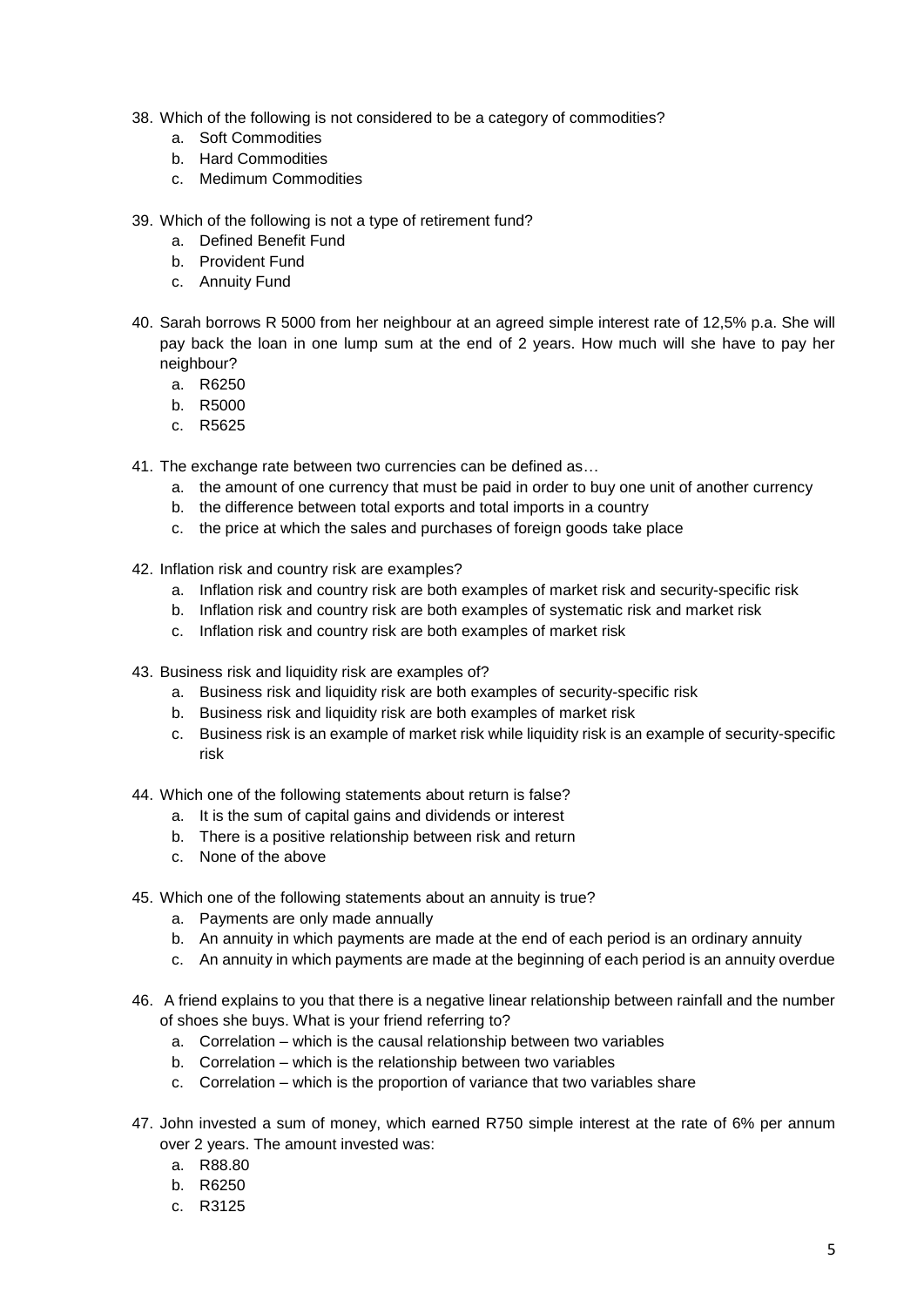- 48. Calculate the annualised HPR, if the HPR for a 3-year investment is 30%.
	- a. 9%
	- b. 10%
	- c. 13%
- 49. Share A has a standard deviation of 17% while Share B has a standard deviation of 25%. Which one of the following statements about Share A and B is true?
	- a. Share B has a higher the percentage dispersion around the mean and, therefore, is a riskier investment compared to Share A
	- b. Share B has a higher the percentage dispersion around the mean and, therefore requires a lower return compared to Share A
	- c. Share A has a lower the percentage dispersion around the mean and, therefore, is a riskier investment compared to Share B

Use the following information to answer Question 50 and 51

| Year | HPR (%) |
|------|---------|
|      | 20      |
|      | 15      |
| ⌒    | 10      |
|      | -5      |
| ∽    | -10     |

- 50. The average return for the share is?
	- a. 6%
	- b. 7.5%
	- c. 10%
- 51. What is the historical standard deviation for the share?
	- a. 11.6%
	- b. 13%
	- c. 15%

52. NNCDs and NCDs are issued by

- a. The private banking sector
- b. The retail banking sector
- c. The online banking sector
- 53. Which one of the following statements is false about the organisation of the financial markets?
	- a. Spot markets are a market nature
	- b. Spot markets are a market type
	- c. Spot markets are also called cash markets
- 54. Which one of the following statements is false about a hedge fund manager?
	- a. a hedge fund manager is able to sell leverage
	- b. a hedge fund manager is able to go "short" of securities
	- c. a hedge fund manager is able to engage in derivative transactions
- 55. The risk-free security has a beta equal to … while the market portfolio's beta is equal to...
	- a. one; more than one.
	- b. one; less than one.
	- c. zero; one.